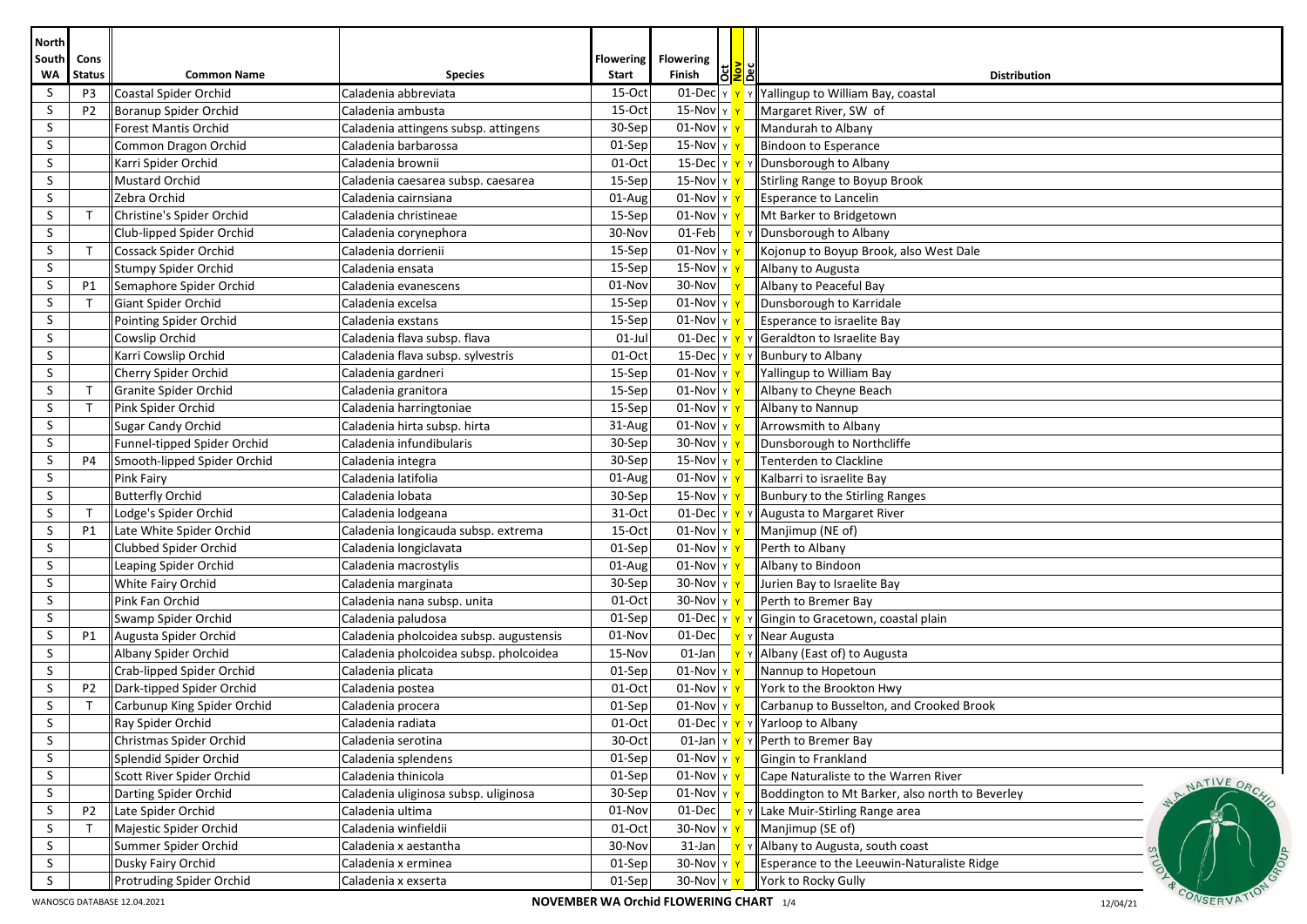| <b>North</b>              |                                                                                   |                                                     |                                  |                           |                                  |              |                                                                           |  |
|---------------------------|-----------------------------------------------------------------------------------|-----------------------------------------------------|----------------------------------|---------------------------|----------------------------------|--------------|---------------------------------------------------------------------------|--|
| <b>South</b><br><b>WA</b> | Cons<br><b>Status</b>                                                             | <b>Common Name</b>                                  | <b>Species</b>                   | <b>Flowering</b><br>Start | <b>Flowering</b><br>δā<br>Finish | <u>ទី</u> ខ័ | <b>Distribution</b>                                                       |  |
| S                         |                                                                                   | Southern Forest Spider Orchid                       | Caladenia x hypata               | 01-Sep                    | 30-Nov Y                         |              | Bridgetown to Mt Barker                                                   |  |
| S                         |                                                                                   | Swamp Beard Orchid                                  | Calochilus uliginosus            | 01-Oct                    | $30$ -Nov $\vert$ Y              |              | Gingin to Albany                                                          |  |
| S                         | P3                                                                                | Small Helmet Orchid                                 | Corybas abditus                  | 01-Oct                    | $01$ -Nov $\vert$ Y              |              | Gingin to Mt Manypeaks with isolated populations near Esperance           |  |
| S                         |                                                                                   | Slipper Orchid                                      | Cryptostylis ovata               | 30-Sep                    | $15$ -Jun $\vert$ Y              |              | Perth to Albany with isolated populations east of Esperance               |  |
| S                         |                                                                                   | Powder-blue China Orchid                            | Cyanicula ashbyae                | 15-Sep                    | $01$ -Nov $\vert$ Y $\vert$      |              | Pingrup to Beacon                                                         |  |
| S                         |                                                                                   | <b>Blue China Orchid</b>                            | Cyanicula gemmata                | $01-Aug$                  | $01$ -Nov $\vert$ Y              |              | Kalbarri to Israelite Bay                                                 |  |
| S                         |                                                                                   | Pale China Orchid                                   | Cyanicula gertrudiae             | 01-Sep                    | 30-Nov $\vert$ Y                 |              | Yallingup to Albany, coastal                                              |  |
| S                         |                                                                                   | Granite China Orchid                                | Cyanicula nikulinskyae           | 01-Sep                    | $01$ -Nov $\vert \text{Y} \vert$ |              | Fitzgerald River National Park to Israelite Bay, also inland to Mt Ridley |  |
| S                         | P1                                                                                | Esperance China Orchid                              | Cyanicula sp. 'Esperance'        | 01-Sep                    | $01$ -Nov $\vert$ Y              |              | Esperance to Israelite Bay                                                |  |
| N                         |                                                                                   | Native cymbidium                                    | Cymbidium canaliculatum          | 01-Sep                    | $30$ -Nov $\vert \gamma \vert$   |              | Halls Creek to Broome and north to Kununurra                              |  |
| S                         |                                                                                   | Gnat Orchid                                         | Cyrtostylis tenuissima           | 01-Sep                    | $30$ -Nov $\vert$ Y              |              | Perth to east of Esperance                                                |  |
| SAfr                      |                                                                                   | South African Orchid                                | Disa bracteata                   | 01-Oct                    | $30$ -Nov Y                      |              | Geraldton to Israelite Bay                                                |  |
| S                         |                                                                                   | Giant Donkey Orchid                                 | Diuris amplissima                | 01-Sep                    | $01$ -Nov $\vert$ Y              |              | Capel to Mt Barker, also at Mt Dale                                       |  |
| S                         |                                                                                   | Tall Bee Orchid                                     | Diuris carinata                  | 01-Oct                    | 15-Nov Y                         |              | Gingin to Mt Barker                                                       |  |
| S                         |                                                                                   | <b>Elegant Donkey Orchid</b>                        | Diuris concinna                  | 15-Sep                    | $01$ -Dec $ y $                  |              | Cape Arid to Fitzgerald River National Park                               |  |
| S                         | $\mathsf{T}$                                                                      | Tall Donkey Orchid                                  | Diuris drummondii                | 30-Nov                    | 01-Jan                           |              | Perth to Walpole, scattered poulations to Northampton                     |  |
| S                         | <b>P1</b>                                                                         | Arrowsmith Bee Orchid                               | Diuris eburnea                   | 01-Oct                    | $15-NovY$                        |              | Arrowsmith River, banks of                                                |  |
| S                         |                                                                                   | Late Donkey Orchid                                  | Diuris emarginata                | 01-Nov                    | 01-Jan                           |              | Augusta to Albany                                                         |  |
| S                         |                                                                                   | Little Esperance Bee Orchid                         | Diuris immaculata                | 01-Sep                    | $01$ -Nov $\vert$ Y $\vert$      |              | Esperance (NE of) to Cape Arid                                            |  |
| S                         |                                                                                   | Dark Bee Orchid                                     | Diuris insignis                  | 01-Oct                    | $30$ -Nov $\vert$ Y              |              | Mt Barker to Manjimup                                                     |  |
| S                         |                                                                                   | Nanny Goat Orchid                                   | Diuris laevis                    | 01-Oct                    | $30$ -Nov Y                      |              | <b>Bunbury to Albany</b>                                                  |  |
| S                         |                                                                                   | <b>Bee Orchid</b>                                   | Diuris laxiflora                 | 01-Sep                    | $01$ -Nov $\vert$ Y              |              | Gingin to Esperance                                                       |  |
| S                         |                                                                                   | Purple Pansy Orchid                                 | Diuris longifolia                | 01-Sep                    | 15-Dec $\vert$ Y $\vert$         |              | Albany to Peth                                                            |  |
| S                         |                                                                                   | Darling Range Donkey Orchid                         | Diuris ostrina                   | 01-Oct                    | $15$ -Nov $\vert \text{y} \vert$ |              | Bindoon to Armadale, inland to Brookton and south to Waroona              |  |
| S                         |                                                                                   | Swamp Bee Orchid                                    | Diuris pauciflora                | 15-Oct                    | 15-Dec $\vert$ Y $\vert$         |              | Augusta to Esperance                                                      |  |
| S                         |                                                                                   | Granite Bee Orchid                                  | Diuris picta                     | 30-Sep                    | $30$ -Nov $\vert \text{y} \vert$ |              | Lake King to Menzies                                                      |  |
| S                         |                                                                                   | <b>Bristly Donkey Orchid</b>                        | Diuris setacea                   | 15-Sep                    | $01$ -Jan $\vert$ Y $\vert$      |              | Esperance to Kalbarri                                                     |  |
| S                         |                                                                                   | Augusta Bee Orchid                                  | Diuris sp. 'Augusta'             | 01-Oct                    | $01$ -Dec $ y $                  |              | Augusta                                                                   |  |
| S                         | $\mathsf{T}$                                                                      | Late Hammer Orchid                                  | Drakaea confluens                | 30-Sep                    | $15-Nov$ $\vert$ Y               |              | Boyup Brook to Stirling Range                                             |  |
| S                         | $\mathsf{T}$                                                                      | Glossy-leafed Hammer Orchid                         | Drakaea elastica                 | 01-Oct                    | 30-Nov Y                         |              | Ruabon to Cataby, coastal plain                                           |  |
| S                         |                                                                                   | Purple Enamel Orchid                                | Elythranthera brunonis           | 01-Aug                    | $01$ -Nov $\vert \text{y} \vert$ |              | Kalbarri to Israelite Bay                                                 |  |
| S                         |                                                                                   | Pink Enamel Orchid                                  | Elythranthera emarginata         | 15-Sep                    | 15-Dec $\vert$ Y $\vert$         |              | Jurien Bay to Ravensthorpe                                                |  |
| S                         |                                                                                   | Intermediate Enamel Orchid                          | Elythranthera x intermedia       | 01-Oct                    | $30$ -Nov $\vert \gamma \vert$   |              | Perth to Albany                                                           |  |
| S                         |                                                                                   | Babe-in-a-Cradle                                    | Epiblema grandiflorum            | 01-Nov                    | $31$ -Jan                        |              | Gingin to Esperance                                                       |  |
| S                         |                                                                                   | Slender Bunny Orchid                                | Eriochilus tenuis                | 01-Sep                    | $01$ -Dec $ y $                  |              | Perth to Albany                                                           |  |
| N                         | P3                                                                                | Kimberley grass orchid                              | Eulophia bicallosa               | 01-Aug                    | $31$ -Dec $ y $                  |              | Kimberley region, King Leopold Range to Kalumburu                         |  |
| S                         |                                                                                   | Potato Orchid                                       | Gastrodia lacista                | 15-Nov                    | 15-Jan                           |              | Bunbury to Albany                                                         |  |
| S                         |                                                                                   | Rabbit Orchid                                       | Leptoceras menziesii             | 01-Sep                    | $01$ -Nov Y                      |              | Geraldton (North of) to Israelite Bay                                     |  |
| S.                        |                                                                                   | White Mignonette Orchid                             | Microtis alba                    | 01-Oct                    | $15$ -Jan $\vert$ Y              |              | Dongara to Israelite Bay                                                  |  |
| S                         |                                                                                   | Scented Mignonette Orchid                           | Microtis alboviridis             | 01-Nov                    | 31-Dec                           |              | <b>Bunbury to Esperance</b><br>NATIVE ORC                                 |  |
| S                         |                                                                                   | Swamp Mignonette Orchid                             | Microtis atrata                  | 01-Sep                    | $30$ -Nov $\vert$ Y              |              | Jurien Bay to Israelite Bay                                               |  |
| S                         |                                                                                   | Sweet Mignonette Orchid                             | Microtis brownii                 | 01-Nov                    | $15$ -Jan                        |              | Perth to Esperance                                                        |  |
| S                         |                                                                                   | Cupped Mignonette Orchid                            | Microtis cupularis               | 01-Sep                    | $30$ -Nov $\vert$ Y              |              | Perth to Thomas River, east of Esperance                                  |  |
| S                         |                                                                                   | Granite Mignonette Orchid                           | Microtis graniticola             | 01-Sep                    | $01$ -Nov $\vert$ Y              |              | Mullewa to Balladonia                                                     |  |
| S<br>$\sf S$              |                                                                                   | Dense Mignonette Orchid<br>Common Mignonette Orchid | Microtis media subsp. densiflora | $01-Oct$                  | 31-Jan   γ <mark>  ۱</mark>      |              | Perth to Albany<br>Y                                                      |  |
|                           |                                                                                   |                                                     | Microtis media subsp. media      | 30-Aug                    | $31$ -Jan $\vert$ Y              |              | Shark Bay to Eyre<br>CONSERVA                                             |  |
|                           | NOVEMBER WA Orchid FLOWERING CHART 2/4<br>WANOSCG DATABASE 12.04.2021<br>12/04/21 |                                                     |                                  |                           |                                  |              |                                                                           |  |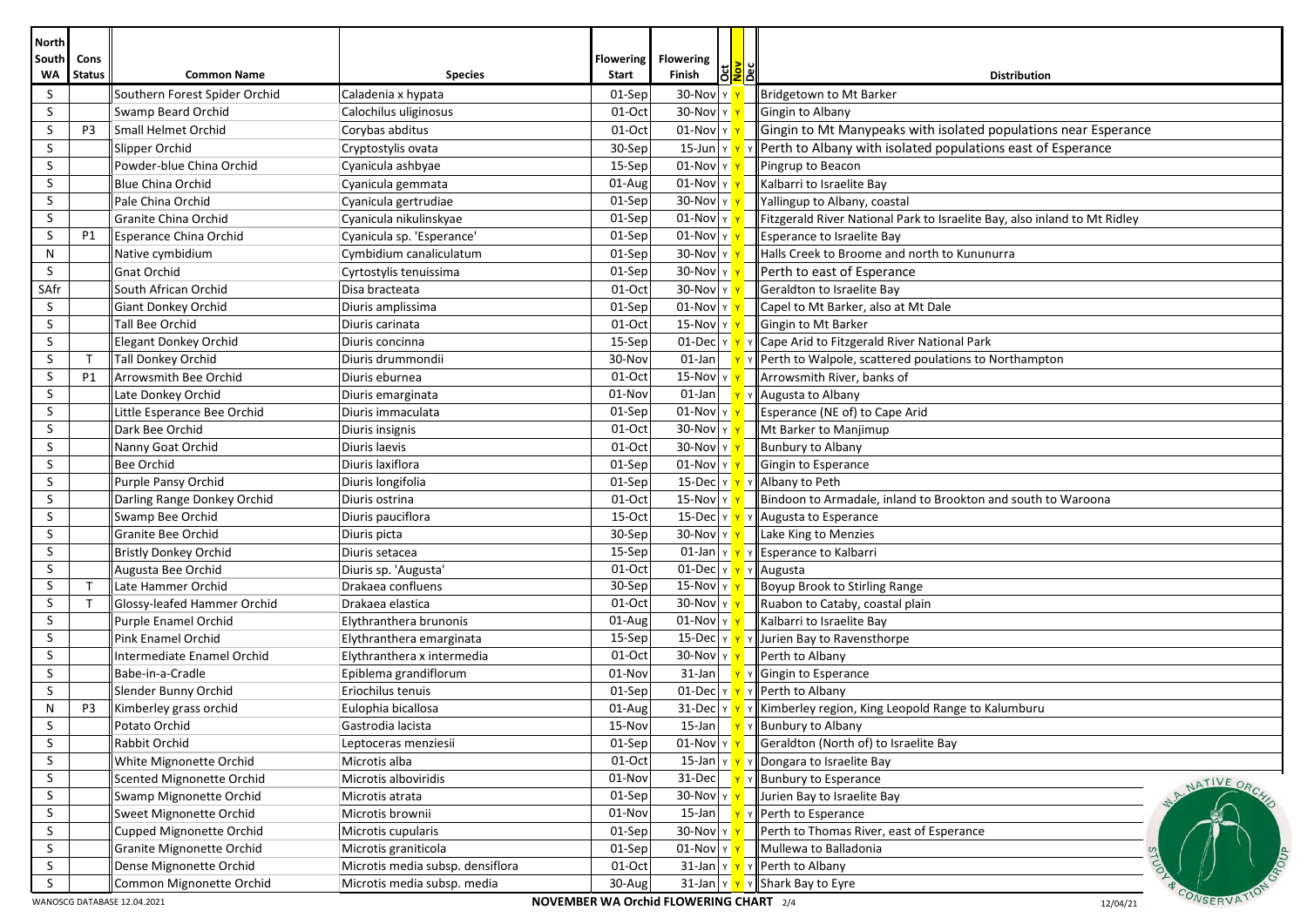| <b>North</b> |                                                                                                       |                                    |                                |                           |                                                   |  |                                                               |  |  |
|--------------|-------------------------------------------------------------------------------------------------------|------------------------------------|--------------------------------|---------------------------|---------------------------------------------------|--|---------------------------------------------------------------|--|--|
| South<br>WA  | Cons<br><b>Status</b>                                                                                 | <b>Common Name</b>                 | <b>Species</b>                 | <b>Flowering</b><br>Start | <b>Flowering</b><br><b><u>SP</u></b><br>Finish    |  | <b>Distribution</b>                                           |  |  |
| S            |                                                                                                       | Dark Mignonette Orchid             | Microtis orbicularis           | 31-Aug                    | 31-Dec Y Y                                        |  | Dongara to Cape le Grand, east of Esperance                   |  |  |
| S            | P4                                                                                                    | <b>Beautiful Mignonette Orchid</b> | Microtis pulchella             | 01-Nov                    | $31$ -Jan                                         |  | Y Augusta to Mt Manypeaks                                     |  |  |
| S            |                                                                                                       | Brockman's Duck Orchid             | Paracaleana brockmanii         | 15-Oct                    | $15$ -Jan $\vert$ $\vert$ $\vert$ $\vert$ $\vert$ |  | Y Perth to Albany                                             |  |  |
| S            |                                                                                                       | Little Duck Orchid                 | Paracaleana disjuncta          | 01-Oct                    | $01$ -Dec $\gamma$                                |  | Y Margaret River to Israelite Bay                             |  |  |
| S            | $\mathsf{T}$                                                                                          | Sandplain Duck Orchid              | Paracaleana dixonii            | 31-Oct                    | $01$ -Dec $\vert$ Y $\vert$ Y                     |  | Y Moore River National Park to Dongara                        |  |  |
| S            | P <sub>2</sub>                                                                                        | Darling Range Duck Orchid          | Paracaleana ferricola          | 30-Sep                    | $15$ -Nov $\sqrt{y}$                              |  | Darling Range (above Kelmscott)                               |  |  |
| S            | P1                                                                                                    | Slender-leafed Duck Orchid         | Paracaleana gracilicordata     | 15-Oct                    | 30-Nov $\frac{1}{11}$                             |  | Waroona to Brookton Hwy                                       |  |  |
| S            | P1                                                                                                    | Granite Duck Orchid                | Paracaleana granitica          | 15-Oct                    | 30-Nov y                                          |  | Armadale (South of)                                           |  |  |
| S            |                                                                                                       | Midget Duck Orchid                 | Paracaleana Iyonsii            | 30-Sep                    | ו 30-Nov                                          |  | Murchison River (North of) to Southern Cross                  |  |  |
| S            | P <sub>2</sub>                                                                                        | Esperance Duck Orchid              | Paracaleana parvula            | 01-Oct                    | 30-Nov Y Y                                        |  | Condingup to Israelite Bay                                    |  |  |
| <sub>S</sub> |                                                                                                       | Christmas Leek Orchid              | Prasophyllum brownii           | 01-Nov                    | $15$ -Jan                                         |  | Y Perth to Esperance                                          |  |  |
| S            |                                                                                                       | Swamp Leek Orchid                  | Prasophyllum drummondii        | 01-Oct                    | 31-Dec Y Y                                        |  | Y Three Springs to Israelite bay                              |  |  |
| S            |                                                                                                       | <b>Tall Leek Orchid</b>            | Prasophyllum elatum            | 15-Aug                    | $01$ -Nov $\vert$ Y                               |  | Kalbarri to Israelite Bay                                     |  |  |
| S            |                                                                                                       | Humped Leek Orchid                 | Prasophyllum gibbosum          | 30-Sep                    | 15-Jan Y Y                                        |  | Y Bunbury to Esperance                                        |  |  |
| S            |                                                                                                       | Bronze Leek Orchid                 | Prasophyllum giganteum         | 30-Sep                    | 15-Nov   γ <mark>  γ</mark>                       |  | Kalbarri to Israelite Bay                                     |  |  |
| S            |                                                                                                       | Yawning Leek Orchid                | Prasophyllum hians             | 31-Aug                    | 15-Nov γ <mark>γ</mark>                           |  | Dongara to Israelite Bay                                      |  |  |
| S            |                                                                                                       | Laughing Leek Orchid               | Prasophyllum macrostachyum     | 15-Sep                    | $31$ -Jan $\vert \vee \vert \vee \vert$           |  | Dongara to Cape le Grand                                      |  |  |
| S            |                                                                                                       | Fragrant Leek Orchid               | Prasophyllum odoratissimum     | 30-Sep                    | <mark>ו ץ</mark> 15-Nov                           |  | Augusta to Toolinna Cove, coastal areas, also near Balladonia |  |  |
| S            |                                                                                                       | Dainty Leek Orchid                 | Prasophyllum plumiforme        | 01-Sep                    | $01$ -Nov $\vert$ Y $\vert$                       |  | Kalbarri to Israelite Bay                                     |  |  |
| S            |                                                                                                       | King Leek Orchid                   | Prasophyllum regium            | 15-Oct                    | 31-Dec Y Y                                        |  | Y Perth to Albany                                             |  |  |
| S            |                                                                                                       | Late Swamp Leek Orchid             | Prasophyllum sp. 'late swamps' | 01-Nov                    | $31$ -Dec                                         |  | Y Augusta to Israelite Bay                                    |  |  |
| S            |                                                                                                       | South Coast Leek Orchid            | Prasophyllum sp. 'south coast' | 30-Sep                    | 15-Dec Y Y                                        |  | Y Broke Inlet to Israelite Bay                                |  |  |
| S            |                                                                                                       | Southern Fringed Leek Orchid       | Prasophyllum sp. 'southern'    | 01-Nov                    | 31-Dec Y                                          |  | Y Augusta to Albany                                           |  |  |
| S            |                                                                                                       | Striped Leek Orchid                | Prasophyllum sp. 'striped'     | 15-Sep                    | 01-Nov $\gamma$                                   |  | Perth to Busselton                                            |  |  |
| S            |                                                                                                       | Hairy Rufous Greenhood             | Pterostylis ciliata            | 15-Sep                    | 15-Nov $\vert$ Y                                  |  | Beverley to Esperance                                         |  |  |
| S            | P1                                                                                                    | <b>Elegant Rufous Greenhood</b>    | Pterostylis elegantissima      | 15-Oct                    | $30$ -Nov $\vert$ Y                               |  | Goomallin to Salmon Gums                                      |  |  |
| S            | P <sub>2</sub>                                                                                        | Tuart Rufous Greenhood             | Pterostylis frenchii           | 31-Oct                    | 01-Dec Y <mark>Y</mark>                           |  | Mandurah to Capel                                             |  |  |
| <sub>S</sub> |                                                                                                       | Clubbed Snail Orchid               | Pterostylis glebosa            | 15-Aug                    | 30-Nov $\vert$ Y                                  |  | <b>Eneabba to Walpole</b>                                     |  |  |
| S            |                                                                                                       | Insect-lipped Rufous Greenhood     | Pterostylis insectifera        | 30-Sep                    | $30$ -Nov $\vert$ Y                               |  | Between Karroun Hill, Ravensthorpe and Norseman               |  |  |
| S            |                                                                                                       | Karri Snail Orchid                 | Pterostylis karri              | 01-Aug                    | $01$ -Nov $\vert$ Y                               |  | Margaret River to Walpole                                     |  |  |
| S            |                                                                                                       | Ravensthorpe Rufous Greenhood      | Pterostylis leptochila         | 30-Sep                    | 30-Nov y                                          |  | Ongerup to Munglinup                                          |  |  |
| S            |                                                                                                       | Ruddy Hood                         | Pterostylis perculta           | 15-Sep                    | $15-Nov \mid y \mid y$                            |  | Stirling Range to Thomas River east of Esperance              |  |  |
| S            |                                                                                                       | Painted Rufous Greenhood           | Pterostylis picta              | 15-Sep                    | 15-Dec $ y $                                      |  | Between Moora, Woodanilling and Esperance                     |  |  |
| S            |                                                                                                       | <b>Rufous Greenhood</b>            | Pterostylis roensis            | 15-Sep                    | $30$ -Nov $\vert$ Y                               |  | Mt Jackson to Balladonia                                      |  |  |
| S            |                                                                                                       | Granite Bird Orchid                | Pterostylis saxosa             | 30-Sep                    | $01$ -Nov $\vert$ Y                               |  | Albany to Shannon                                             |  |  |
| S            |                                                                                                       | Late Bird Orchid                   | Pterostylis serotina           | 31-Oct                    | 30-Nov Y                                          |  | Albany, Dardanup to Augusta                                   |  |  |
| S            |                                                                                                       | <b>Bloated Bird Orchid</b>         | Pterostylis sp. 'bloated'      | $01$ -Oct                 | 30-Nov   Υ <mark>  Υ</mark>                       |  | Augusta to Mt Barker                                          |  |  |
| S            |                                                                                                       | Bearded Bird Orchid                | Pterostylis turfosa            | 30-Sep                    | 30-Nov Y                                          |  | Bunbury to East Mt Barren                                     |  |  |
| S            |                                                                                                       | Pink Beaks                         | Pyrorchis forrestii            | 30-Oct                    | 15-Dec   ү <mark>ү</mark>                         |  | Y Augusta to Albany                                           |  |  |
| <sub>S</sub> |                                                                                                       | Elbow Orchid                       | Spiculaea ciliata              | 01-Oct                    | $31$ -Jan $\frac{\gamma}{2}$                      |  | Y Kalbarri to Grasspatch<br>NATIVE ORC                        |  |  |
| S            |                                                                                                       | Leopard Orchid                     | Thelymitra benthamiana         | 01-Sep                    | 30-Nov Y Y                                        |  | Northampton to Israelite Bay                                  |  |  |
| S            |                                                                                                       | Blue Sun Orchid                    | Thelymitra canaliculata        | 31-Oct                    | 31-Dec Y Y                                        |  | Y Augusta to Albany                                           |  |  |
| S            |                                                                                                       | <b>Blue Lady Orchid</b>            | Thelymitra crinita             | 01-Sep                    | $31$ -Dec $ y $                                   |  | Bindoon to Esperance                                          |  |  |
| S            |                                                                                                       | Swamp Sun Orchid                   | Thelymitra cucullata           | 01-Oct                    | 30-Nov   γ <mark>  γ</mark>                       |  | Perth to Condingup                                            |  |  |
| S            | $\top$                                                                                                | Cinnamon Sun Orchid                | Thelymitra dedmaniarum         | 31-Oct                    | <mark>ו ץ</mark> 30-Nov                           |  | Gidgegannup in the Darling Range                              |  |  |
| S            |                                                                                                       | Chestnut Sun Orchid                | Thelymitra fuscolutea          | 01-Nov                    | 28-Feb                                            |  | Perth to Mt Ragged                                            |  |  |
|              | CONSERVAT<br>WANOSCG DATABASE 12.04.2021<br><b>NOVEMBER WA Orchid FLOWERING CHART</b> 3/4<br>12/04/21 |                                    |                                |                           |                                                   |  |                                                               |  |  |